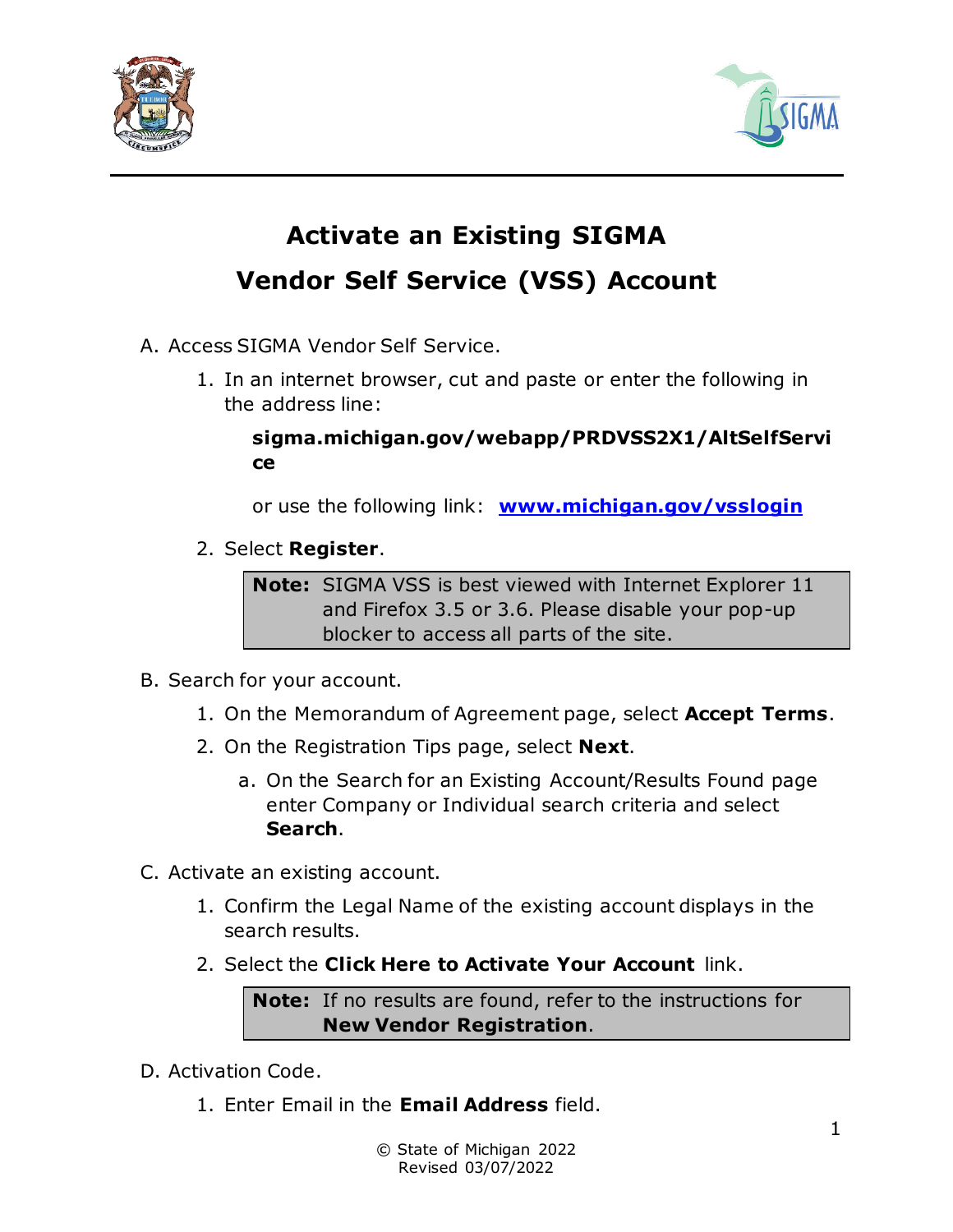- 2. Click **Request Activation Code.**
- 3. If the email address matches one listed on your SIGMA VSS Account:
	- a. You will receive a popup window explaining that the Activation Code has been sent to that email address.
	- b. Click **Ok.**
- 4. If the email address **does not** match one on file you will receive additional fields to complete, as follows:
	- a. Enter **Your Name**, **Email** and **Phone** fields.
	- b. Click **Submit**.

**Note:** An informational message will display directing you to call the helpdesk at 517-284-0540 to complete account verification.

- E. Verify existing account.
	- 1. On the Account Verification page enter the **Activation Code**.
	- 2. In the **Vendor Verification Password** field, enter your State of Michigan Contact & Payment Express (C&PE) User ID as your temporary VSS password.

**Note:** This field must be entered in all capital letters.

- 3. Select **Submit**.
- F. Enter user information.
	- 1. On the My User Information page, enter the required fields.

**Note:** The password must contain a number, an upper and lower-case letter and one of the following symbols: @ \$ # %. The password cannot contain the User ID or the word password.

- 2. Select **Next**.
- G. Submit the activation registration.
	- 1. On the Verify & Submit Registration page, select **Submit Registration**.